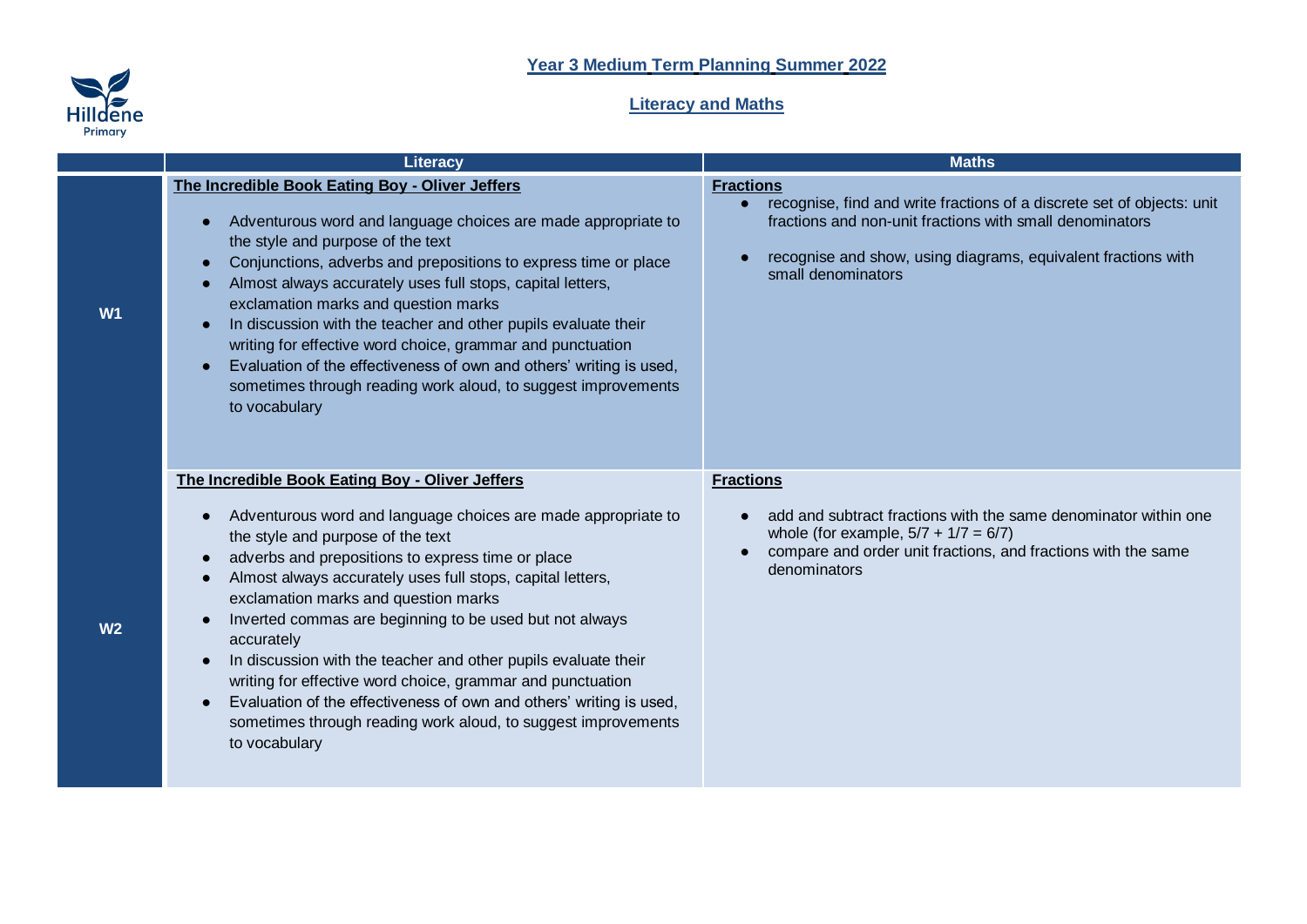| The Incredible Book Eating Boy - Oliver Jeffers<br><b>Independent Write</b><br>Adventurous word and language choices are made appropriate to<br>$\bullet$<br>the style and purpose of the text<br>adverbs and prepositions to express time or place<br>Almost always accurately uses full stops, capital letters,<br>$\bullet$<br>exclamation marks and question marks<br>Inverted commas are beginning to be used but not always<br>$\bullet$<br>accurately<br>Accurately spells word with the prefixes un-, dis-, mis- and in-<br>$\bullet$<br>In discussion with the teacher and other pupils evaluate their                                                                                     | <b>Number - Fractions 2</b><br>To recognise and show, using diagrams, equivalent fractions with<br>small denominators.<br>To compare and order unit fractions, and fractions with the same<br>denominators.                                                                                                                                                                                                                         |
|-----------------------------------------------------------------------------------------------------------------------------------------------------------------------------------------------------------------------------------------------------------------------------------------------------------------------------------------------------------------------------------------------------------------------------------------------------------------------------------------------------------------------------------------------------------------------------------------------------------------------------------------------------------------------------------------------------|-------------------------------------------------------------------------------------------------------------------------------------------------------------------------------------------------------------------------------------------------------------------------------------------------------------------------------------------------------------------------------------------------------------------------------------|
| writing for effective word choice, grammar and punctuation<br>Evaluation of the effectiveness of own and others' writing is used,<br>$\bullet$<br>sometimes through reading work aloud, to suggest improvements<br>to vocabulary                                                                                                                                                                                                                                                                                                                                                                                                                                                                    |                                                                                                                                                                                                                                                                                                                                                                                                                                     |
| <b>Flood</b><br>Adventurous word and language choices are made appropriate to<br>$\bullet$<br>the style and purpose of the text<br>adverbs and prepositions to express time or place<br>$\bullet$<br>Almost always accurately uses full stops, capital letters,<br>$\bullet$<br>exclamation marks and question marks<br>Inverted commas are beginning to be used but not always<br>$\bullet$<br>accurately<br>In discussion with the teacher and other pupils evaluate their<br>writing for effective word choice, grammar and punctuation<br>Evaluation of the effectiveness of own and others' writing is used,<br>sometimes through reading work aloud, to suggest improvements<br>to vocabulary | <b>Number - Fractions 2</b><br>To add and subtract fractions with the same denominator with one whole.<br>To solve fraction problems                                                                                                                                                                                                                                                                                                |
| <b>Flood</b><br>Adventurous word and language choices are made appropriate to<br>$\bullet$<br>the style and purpose of the text<br>adverbs and prepositions to express time or place<br>$\bullet$<br>Almost always accurately uses full stops, capital letters,<br>$\bullet$<br>exclamation marks and question marks<br>Inverted commas are beginning to be used but not always<br>accurately                                                                                                                                                                                                                                                                                                       | <b>Measurement - Time</b><br>To know the number of seconds in a minute and the number of<br>days in each each month, year and leap year.<br>To estimate and read time with increasing accuracy to the nearest<br>minute; record and compare time in terms of seconds, minutes and<br>hours.<br>To tell and write the time from an analogue clock, including using<br>Roman numerals from I and XII, and 12-hour and 24-hour clocks. |

**W3**

**W4**

**W5**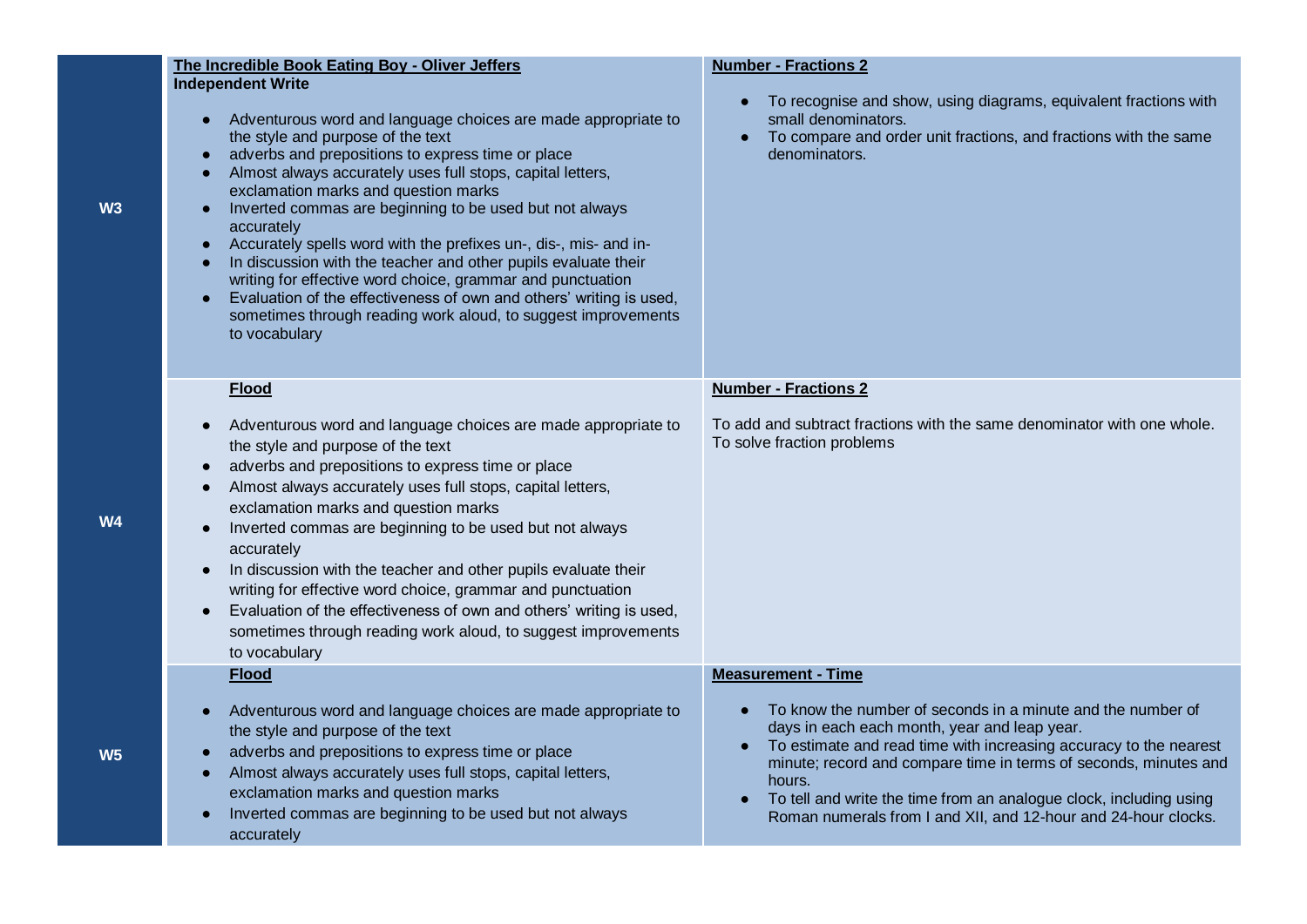|                  | In discussion with the teacher and other pupils evaluate their<br>writing for effective word choice, grammar and punctuation<br>Evaluation of the effectiveness of own and others' writing is used,<br>$\bullet$<br>sometimes through reading work aloud, to suggest improvements<br>to vocabulary                                                                                                                                                                                                                                                                                                                                                                                                                                                                                                                                         |                                                                                                                                                                                                                                                                                                                                                                                   |
|------------------|--------------------------------------------------------------------------------------------------------------------------------------------------------------------------------------------------------------------------------------------------------------------------------------------------------------------------------------------------------------------------------------------------------------------------------------------------------------------------------------------------------------------------------------------------------------------------------------------------------------------------------------------------------------------------------------------------------------------------------------------------------------------------------------------------------------------------------------------|-----------------------------------------------------------------------------------------------------------------------------------------------------------------------------------------------------------------------------------------------------------------------------------------------------------------------------------------------------------------------------------|
| <b>W6</b>        | <b>Flood</b><br><b>Independent Write</b><br>Adventurous word and language choices are made appropriate to<br>$\bullet$<br>the style and purpose of the text<br>adverbs and prepositions to express time or place<br>$\bullet$<br>Almost always accurately uses full stops, capital letters,<br>$\bullet$<br>exclamation marks and question marks<br>Inverted commas are beginning to be used but not always<br>$\bullet$<br>accurately<br>Accurately spells word with the prefixes un-, dis-, mis- and in-<br>$\bullet$<br>In discussion with the teacher and other pupils evaluate their<br>$\bullet$<br>writing for effective word choice, grammar and punctuation<br>Evaluation of the effectiveness of own and others' writing is used,<br>$\bullet$<br>sometimes through reading work aloud, to suggest improvements<br>to vocabulary | <b>Measurement - Time</b><br>• To estimate and read time with increasing accuracy to the nearest<br>minute; record and compare time in terms of seconds, minutes and<br>hours.<br>To compare durations of events.<br>$\bullet$<br>To estimate and read time with increasing accuracy to the nearest<br>minute; record and compare time in terms of seconds, minutes and<br>hours. |
| <b>Half Term</b> |                                                                                                                                                                                                                                                                                                                                                                                                                                                                                                                                                                                                                                                                                                                                                                                                                                            |                                                                                                                                                                                                                                                                                                                                                                                   |
| W <sub>1</sub>   | <b>Wolves in the Walls</b><br>Writing attempts to engage the reader through detail or word<br>$\bullet$<br>choices<br>adverbs and prepositions to express time or place<br>$\bullet$<br>Almost always accurately uses full stops, capital letters,<br>$\bullet$<br>exclamation marks and question marks<br>Inverted commas are beginning to be used more consistently<br>$\bullet$<br>In discussion with the teacher and other pupils evaluate their<br>$\bullet$<br>writing for effective word choice, grammar and punctuation<br>Evaluation of the effectiveness of own and others' writing is used,<br>$\bullet$<br>sometimes through reading work aloud, to suggest improvements<br>to vocabulary                                                                                                                                      | Angles and properties of shape<br>recognise angles as a property of shape or a description of a turn<br>identify right angles, recognise that two right angles make a half-<br>turn, three make three quarters of a turn and four a complete turn;<br>identify whether angles are greater than or less than a right angle                                                         |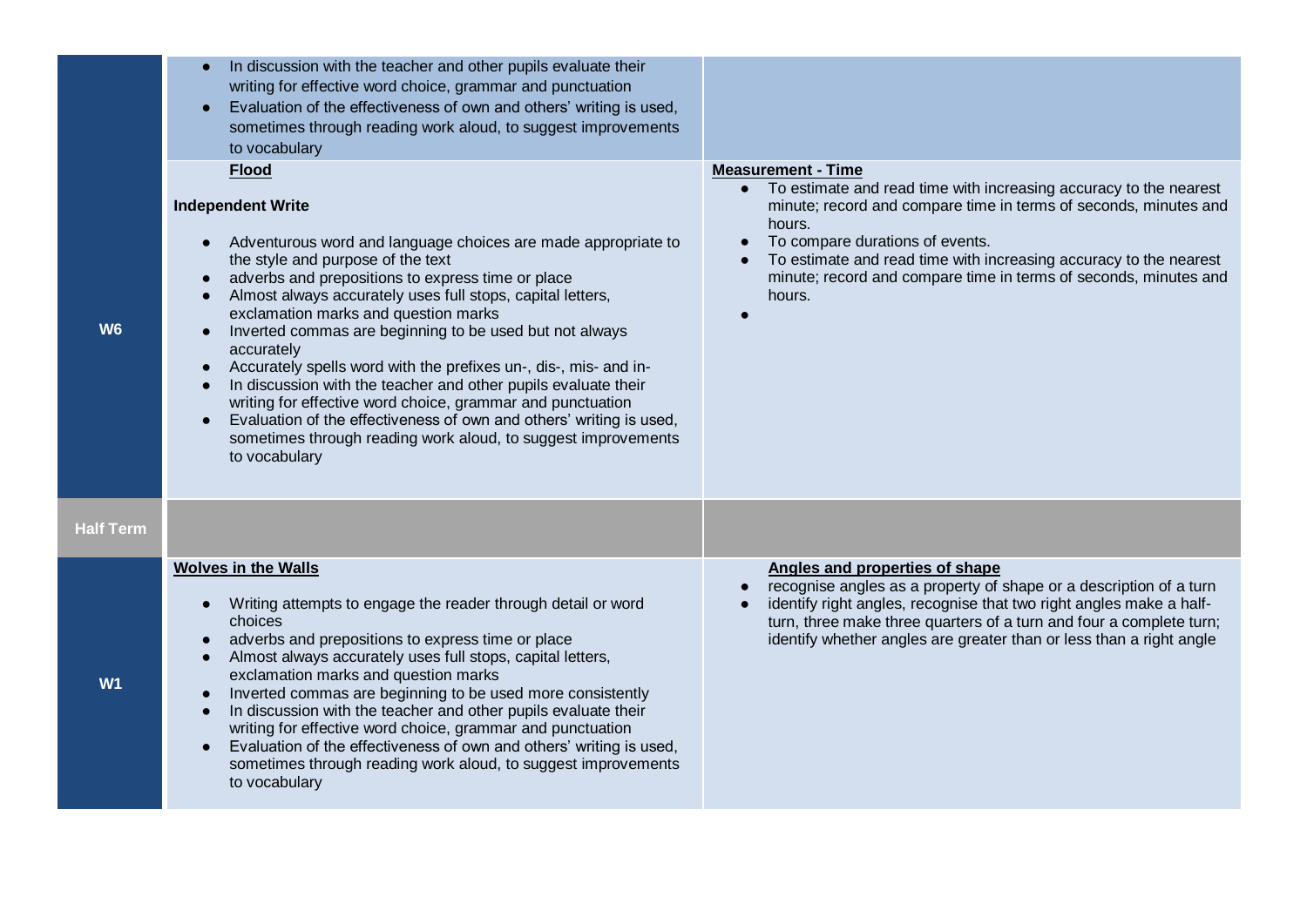| <b>Wolves in the Walls</b>                                                                                                                                                                                                                                                                                                                                                                                                                                                                                                                                                                                                                                                                                                                                                                                              | <b>Angles and properties of shape</b>                                                                                                                                                                                                                                                                        |
|-------------------------------------------------------------------------------------------------------------------------------------------------------------------------------------------------------------------------------------------------------------------------------------------------------------------------------------------------------------------------------------------------------------------------------------------------------------------------------------------------------------------------------------------------------------------------------------------------------------------------------------------------------------------------------------------------------------------------------------------------------------------------------------------------------------------------|--------------------------------------------------------------------------------------------------------------------------------------------------------------------------------------------------------------------------------------------------------------------------------------------------------------|
| Writing attempts to engage the reader through detail or word<br>choices<br>adverbs and prepositions to express time or place<br>Almost always accurately uses full stops, capital letters,<br>exclamation marks and question marks<br>Uses conjunctions, adverbs and prepositions to express time,<br>place or cause<br>Inverted commas are beginning to be used more consistently<br>$\bullet$<br>In discussion with the teacher and other pupils evaluate their<br>writing for effective word choice, grammar and punctuation<br>Evaluation of the effectiveness of own and others' writing is used,<br>sometimes through reading work aloud, to suggest improvements<br>to vocabulary                                                                                                                                | identify right angles, recognise that two right angles make a half-<br>turn, three make three quarters of a turn and four a complete turn;<br>identify whether angles are greater than or less than a right angle<br>identify horizontal and vertical lines and pairs of perpendicular and<br>parallel lines |
| <b>Wolves in the Walls</b><br><b>Independent Write</b><br>The drafting process is used to compose and rehearse sentences<br>orally<br>Narrative planning creates settings, characters and plot.<br>Evaluation of the effectiveness of own and others' writing is used,<br>sometimes through reading work aloud, to suggest improvements<br>to grammar and vocabulary<br>Writing is proof-read for spelling and punctuation errors<br>Writing attempts to engage the reader through detail or word<br>choices<br>adverbs and prepositions to express time or place<br>Almost always accurately uses full stops, capital letters,<br>exclamation marks and question marks<br>Uses conjunctions, adverbs and prepositions to express time,<br>place or cause<br>Inverted commas are beginning to be used more consistently | Assessment/consolidation week                                                                                                                                                                                                                                                                                |
| <b>Theseus and the Minatour</b><br>Writing attempts to engage the reader through detail or word<br>choices<br>adverbs and prepositions to express time or place<br>Almost always accurately uses full stops, capital letters,<br>exclamation marks and question marks<br>Uses conjunctions, adverbs and prepositions to express time,<br>$\bullet$<br>place or cause                                                                                                                                                                                                                                                                                                                                                                                                                                                    | <b>Measuring Mass</b><br>measure, compare, add and subtract: lengths (m/cm/mm); mass<br>(kg/g); volume/capacity (l/ml)                                                                                                                                                                                       |

**W2**

**W** 

**W4**